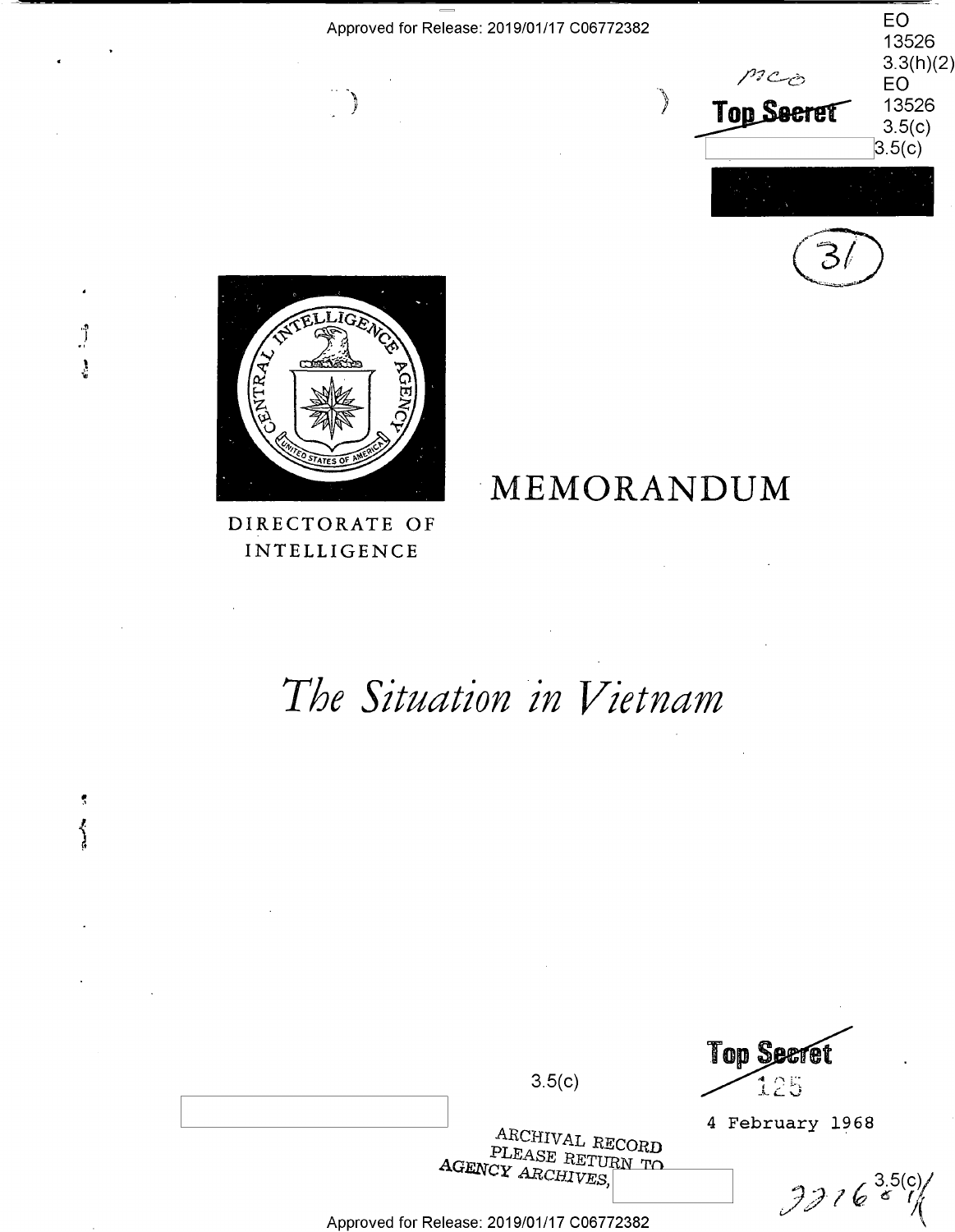

Information as of 1600 Information as of 1600 4 February 1968 4 February 1968

## 3.5(c) 3.5(C)

3.5(c) 3.5(c)

#### ·HIGHLIGHTS ' HIGHLIGHTS

The Communists are maintaining considerable The Communists are maintaining considerable momentum in their offensive although the intensity momentum in their offensive although the intensity of their actions has tapered off. Communist re-of their actions has tapered off. Communist re-' of their actions has tapered off. Communist re-<br>sistance in Hue is still strong, while in Saigon | only scattered clashes have been reported. Popular only scattered clashes have been reported. POpular reaction to the Communist offensive appears to be• reaction to the Communist offensive appears to be: readeron to the community of the Viet Cong to be former of shock at the ability of the Viet Cong to carry off such attacks and at the government's carry off such attacks and at the government's failure to prevent them. Some underlying strains failure to prevent them. Some underlying strains in the government leadership have been revealed and in the government leadership have been revealed and In the government readership have been intensified by the crisis.

I

I. The Military Situation in South Vietnam: I. The Military Situation in South Vietnam: The Communists have maintained considerable momentum. in their offensive although the intensity of mentum in their offensive although the intensity of their actions has tapered off (Paras. 1-2). Heavy their actions has tapered off (Paras. 1-2). Heavy fighting in the city of Hue continued throughout the fighting in the city of Hue continued\_throughout the weekend (Para. 3). Northern Quang Tri Province is weekend (Para. 3). Northern Quang Tri Province is relatively quiet but the situation along the DMZ relatively quiet but the situation along the DMZ continues to be threatening (Paras. 4-7). Considerable continues to be threatening (Paras. 4—7). Considerable allied progress has been reported throughout II Corps allied progress has been reported throughout II Corps although several coastal towns continue to be threat-although several coastal towns continue to be threatened (Paras. 9-10). Several sharp clashes have been reported in Saigon and there are indications of enemy reported in Saigon and there are indications of enemy concentrations outside the city: (Paras. 11-12). All concentrations outside-the city (Paras. 11—12). All of the major towns in IV Corps are reported under of the major towns in IV Corps are reported under friendly control although there is still fighting on friendly control although there is still fighting on the periphery of some cities (Paras. 13-15). the periphery of some cities (Paras. 13—15).

II. Political Developments ifi South Vietnam: II. Political Developments in South Vietnam: Popular reaction to the Communist offensive appears POpular reaction to the Communist offensive appears to be one of shock at the ability of the VC to carry to be one of shock at the ability of the VC to carry of the attacks and at the government's failure to the attacks and at the government's failure to prevent them (Paras. 1-3). After a slow start, the prevent them (Paras. 1—3). After'a slow start, the government is now taking steps to handle the massive government is now taking steps to handle the massive clean-up effort (Paras. 4-5). Some underlying strains clean-up effort (Paras. 4—5). Some underlying strains in the government leadership have been revealed and in the government leadership have been revealed and intensified by the crisis (Paras. 6-7). The govern-intensified by the crisis (Paras. 6—7). The government has been fairly successful in gaining statements ment has been fairly successful in gaining statements of support from influential political figures and of support from influential political figures and power groups (Paras. 8-12). power groups (Paras. 8—12).

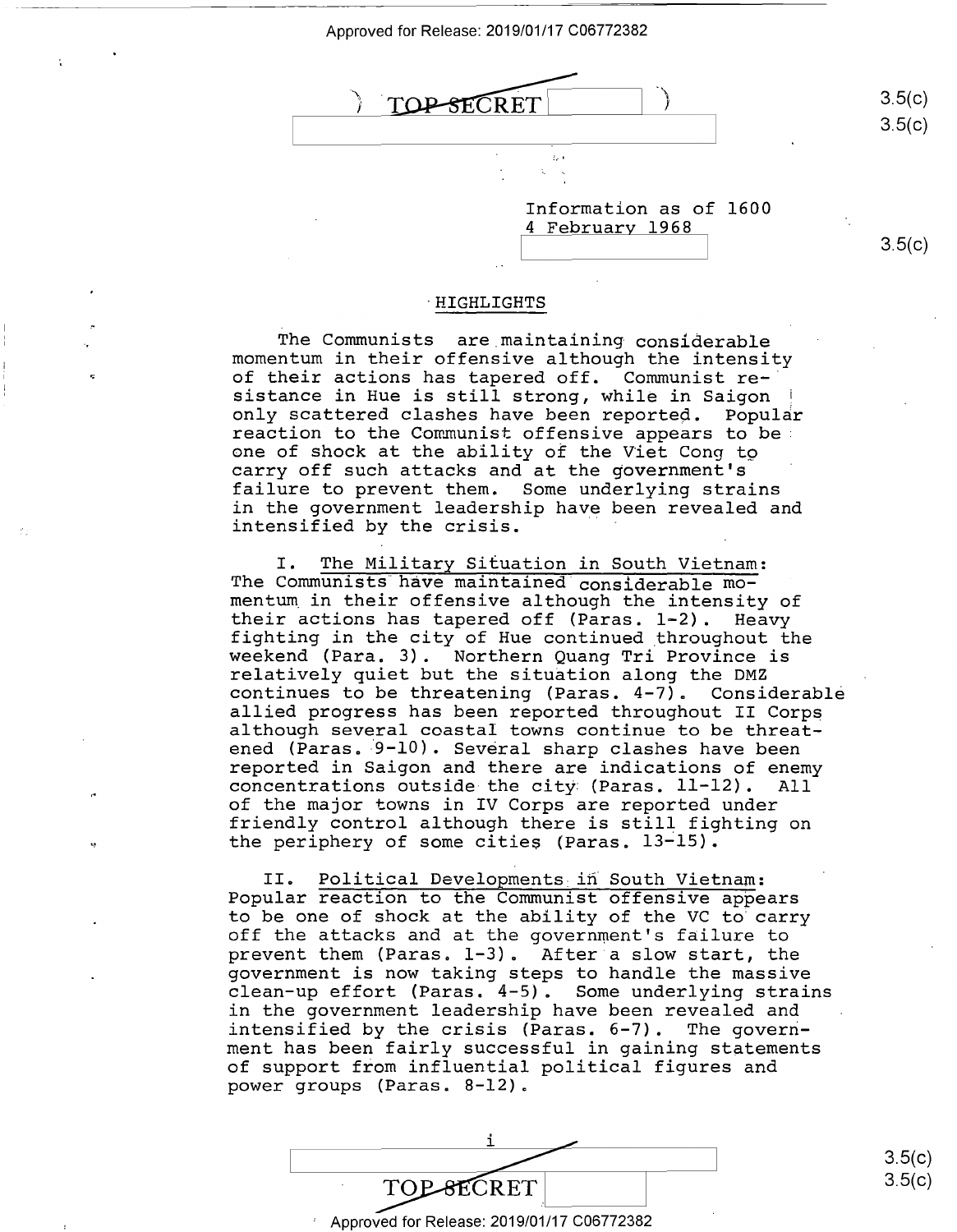$\cdot|$ 

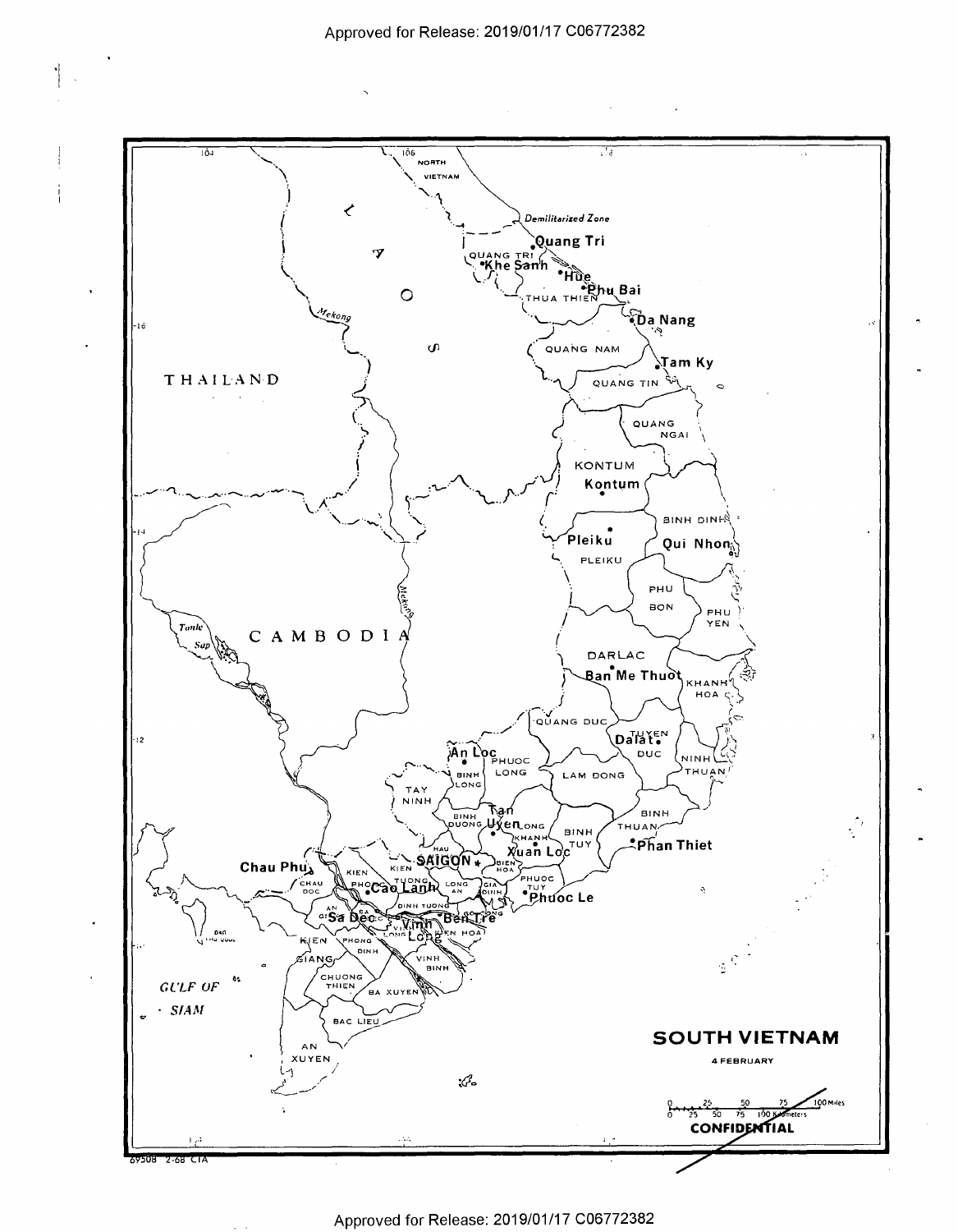# TOP SECRET

3.5(c) 3.5(c)  $\mathcal{V}$ 

## I. THE MILITARY SITUATION IN SOUTH VIETNAM

1. The Communists have continued to maintain l. 'The-Communists have continued to maintain considerable momentum in their offensive, but the considerable momentum in their offensive, but the. intensity of their actions has tapered off. and no intensity of their actions has tapered off.and no new attacks were reported on the night of 3-4 February. Allied \_forces. have had some success in ruary. Allied forces.have had some success in clearing enemy elements from Hue, but a strong,Com-clearing enemy elements from Hue, but <sup>a</sup> strong Communist force is still entrenched in the citadel munist force is still entrenched in the citadel area. Improvement is reported in most other areas, and only scattered clashes have been reported· and only-scattered clashes have been reportedard only concessed charge may be seen appeared. that the Communists may be planning new \_offensives that the Communists may be planning new\_offensives around Saigon and Da Nang, and that they are·con-around Saigon and Da Nang, and that they are conaround Burgon und Bu nang, und that they are con-<br>tinuing to make battle preparations around Khe Sanh and the DMZ area.

2. Enemy killed in the fighting since 30 Janu-. 2. Enemy killed in the fighting since 30 Janu-, ary now total around-15,000 and another 5,000 have ary now total around 15,000 and another 5,000 have been captured. The Communists have apparently sufseen emperated. The communities have appearingly surformation from prisoners indicates that there has formation from prisoners indicates-that there has been widespread involvement of units or men from  $\frac{1}{2}$  as well as of guerrilla main and local force units $\frac{1}{2}$  as well as of guerrilla units or new recruits especially trained for the units or new recruits especially trained for the offensive. There are indications that the Communists offensive. 'There are indications that the Communists retain substantial reserves.that could be committed retain substantial reserves that could be committed. to new offensives. to new offensives.

#### I Corps. Corps. I

,,

3. Heavy fighting .continued throughout the 3. Heavy fighting continued throughout the weekend in the city of Hue. Sporadic contact was reported between allied and enemy forces in the reported between allied and enemy forces in.the citadel, north of the Huong River, but such key points .as the citadel airstrip were in allied hands. points as the citadel airstrip were in allied hands. points as the creater arriverip were in arrica nanas.<br>The allies are continuing to sweep areas outside the citadel, although enemy troops are still holed up in scattered buildings on.the southern bank of up in Scattered buildings on the southern bank of the river. US Marines have recaptured the provincial the river. US Marines have recaptured the provincialjail, but-some 2,500 prisoners, including 300-500 jail, but some 2,500 prisoners, including 300—500 Viet Cpng, apparently.escaped in the initial enemy Viet Cong, apparently.eSCaped in the initial enemy

<sup>4</sup>February 1968 4 February I968

3.5(c) 3.5(c)

~ETI <sup>J</sup> .Approved for Release: 2019/01/17 C06772382 Approved for Release: 2019/01/17 006772382

TOP-SECRET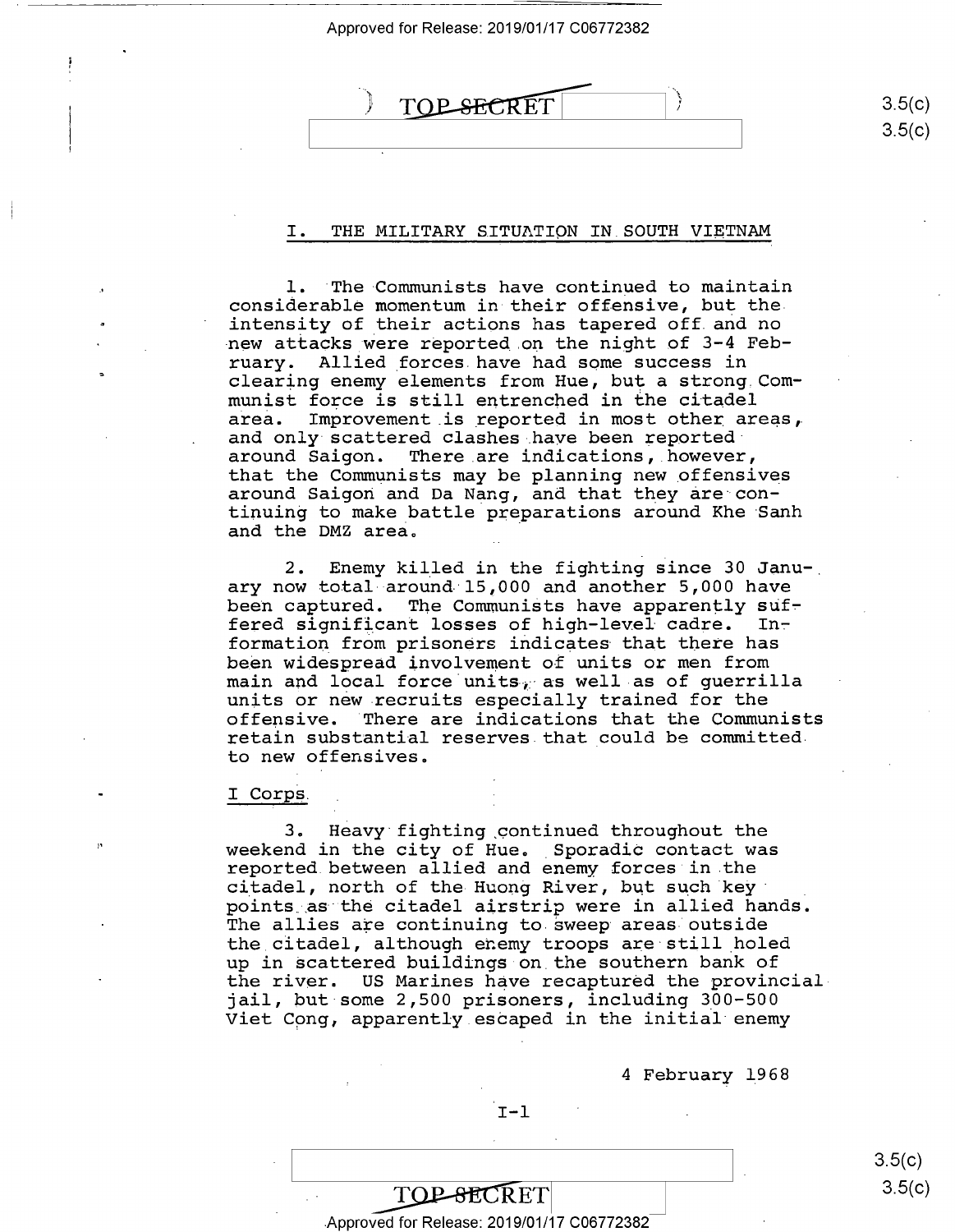TM '1 - aw»  $3.5(c)$ 

· attack. The arrival of two US Marine supply convoys 'attack. The arrival of two US Marine supply convoys from Phu Bai has been delayed by heavy enemy sniper from Phu Bai has been delayed.by heavy enemy sniper fire along the· approach route. fire.along the-approach-route.

4. Interrogation of a. prisoner taken in the 4. Interrogation of a.prisoner.taken in the Hue fighting indicates that at least some of the enemy force consisted of local Viet Cong or regroupees enomy force consisted of focal vice cong of fegroupees<br>from the north. The captive claimed that the Hue-city municipal unit and the 800th Viet Cong Battalion were municipal unit and the 800th Viet Cong Battalion were tasked with attacking allied strongpoints and were tasked with attacking allied strongpoints and Were prepared to hold out for as long as a week. There prepared to hold out for as long as <sup>a</sup> week. There have been indications of enemy reinforcements on have been indications of enemy reinforcements on the outskirts of the town, but these have apparently been prevented from joining up with elements in the city. ·

5. The military situation in northern Quang 5. The military situation in northern-Quang-Tri Province remains relatively quiet, but near the DMZ there are indications of increasing tactical preparations by North Vietnamese units from Khe Sanh in the west to the coast. Elements of the 90th Regiment, formerly engaged in•logistical activity·nortn ment, formerly engaged in-logistical activity-north ment, Itimum of the Sanh, have begun to pass messages dealing with reconnaissance activity. This suggests a.possible reconnaissance activity. ~This suggests <sup>a</sup> possible recommanssance accretity. This saggests a possible shift in the unit's mission toward combat activity. A battalion of the 803rd Regiment/324B Division inthe southeastern DMZ area was·Jnstructed to recon-the southeastern DMZ area was'instructed\_to recon noiter the.terrain in,preparation for an attack by \_noiter the terrain in preparation for an\_attack by noise and compaint in proportions for any

6. The Conununists have the capability to strike 6. The Communists have the capability to strike at any time with two divisions against Khe Sanh, with one division against US positions south of the DMZ in one division against US positions south ofthe DMZ in one division against os positions south of the she in the state of Quang Tri Province, and with a division-equivalent in the northeastern corner of the division-equivalent in the northeastern corner of the arvision equivalent in the hordness can corner of the<br>province. In Quang Tri city, Communist forces have province: In gaing 111 crep, communice rorees have rounding pacification area; and efforts to clear them rounding-pacificatiOn area; and efforts to clear them: :inay·cause further civilian.casualties. may-cause further civilian.casualties.

 $7.$   $\Box$  a major concentration of  $3.3(h)(2)$ enemy forces--involving elements of the North Vietnamese (NVA) 2nd Division, the NVA 31st Regiment, and the NVA 368B Regiment--between Da Nang and the southern 7. '

 $\sim$ 

4 February 1968 4 February 1968

 $I-2$  $I-2$   $I-3$ 

TOP SECRET 3.5(c)  $3.5(c)$ 3.5(c)

3.5(c)

3.5(c)

·Approved for Release: 2019/01/17 C06772382 'Approved for Release: 2019/01/17 006772382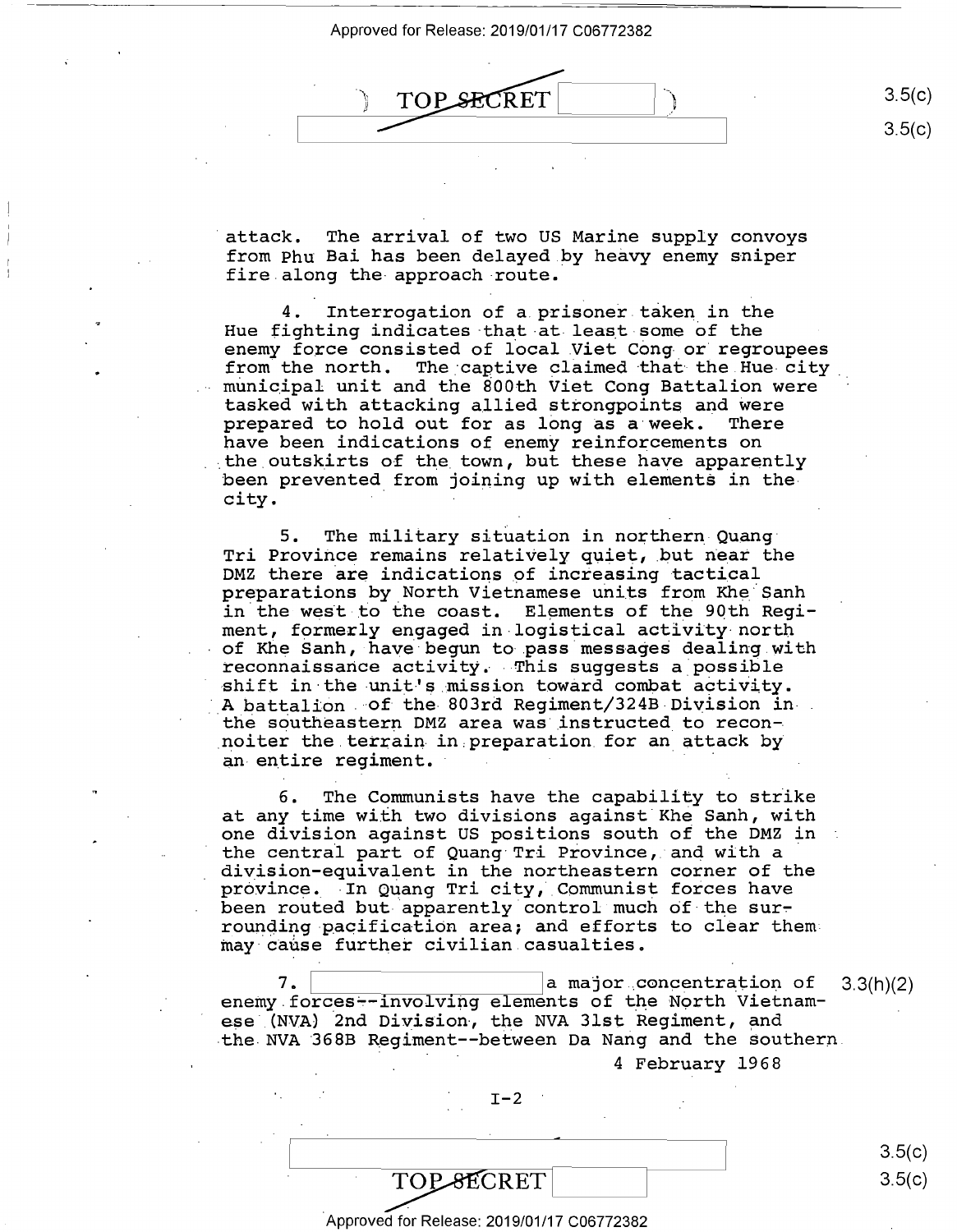

border of Quang Nam Province. These forces, together with other enemy elements north of Da Nang, gether with other enemy elements north ofDa Nang, could be planning to sever communications routes could be planning to sever communications routesleading to the city, possibly in concert with leading to the city, possibly in concert with further rocket attacks on Da Nang Air Base. A further rocket attacks on Da Nang Air Base. A US Marine battalion operating south of Da Nang on US Marine battalion Operating south of Da Nang on 3 February contacted a large enemy force, but few 3 February contacted <sup>a</sup> large enemy force, but few details are available·on the engagement. details are available on the engagement.

8. About ten miles from Tam Ky, the capital of 8. About ten miles from Tam Ky, the capital of Quang Tin Province, enemy forces on 3 February struck Quang Tin Province, enemy forces on 3 February struck a South Vietnamese field position and a nearby refugee <sup>a</sup> South Vietnamese field position and <sup>a</sup> nearby refugee village, causing considerable damage as well as village, causing considerable damage as well as virings, sudding considerable damage as well as<br>casualties among the civilians. there has been evidence of a major Communist..buildup in this area.

# II Corps II Corps

9. The situation improved over the weekend in 9. The situation improved over the weekend in several hard-pressed towns, particularly in the several hard—pressed towns, particularly in the central highlands, and all major population centers central highlands, and'all major population centers in the corps area are now considered in friendly in the corps area are now considered in friendly hands. Communist forces appear to be withdrawing from Kontum city, Pleiku, Ban Me Thuot, and Da Lat, from Kontum city, Pleiku, Ban Me Thuot, and Da Lat, although sizable numbers of enemy troops remain in although sizable numbers of enemy troops remain in or around these towns. In Kontum, light mortar. -or-around these towns. In Kontum, light mortar. and small-arms fire was reported continuing on 4 Feb-"and small-arms fire was reported continuing on-4 February, and a probe against the airfield was repulsed. ruary, and <sup>a</sup> probe against the airfield was repulsed. raary, and a prose against the arritera was reparsed.<br>Ban Me Thuot was reported quiet, but a battalion of the NVA 33rd Regiment was identified 3.3(h)(2) as being just south of the town. Only sporadic sniper— $\frac{0.0(11)(2)}{2}$ fire was reported in Da Lat. fire was reported.in Da Lat.

10. The major fighting in coastal areas of the 10. The major fighting in coastal areas of the corps was around Phan Thiet city, which was attacked on 2 February by an estimated three enemy battalions. On 2 February by an-estimated.three enemy battalions. These forces were routed from the immediate city These forces were routed from the immediate city area by 4 February and are reported by a prisoner area by 4 February and are reported by <sup>a</sup> prisoner to be withdrawing to a base northeast of the city. to be withdrawing to <sup>a</sup> base northeast of the city. A small attack on a village north of the town·on A small attack on <sup>a</sup> village north Ofthe town on 4 February may have been designed to cover this with-. 4 February may have been designed to cover this with—\_ drawal. Farther north along the coast Communist drawal. Farther north along the coast Communist forces on 3 February ambushed two South Korean con-forces on 3 February ambushed two South Korean convoys near Qui Nhon. voys near Qui Nhon.

4 February 1968 4 February 1968

 $I-3$ 

Approved for Release: 2019/01/17 C06772382 Approved for Release: 2019/01/17 006772382

3.5(c) 3.5(c)

 $3.5(c)$ 

 $3.5(c)$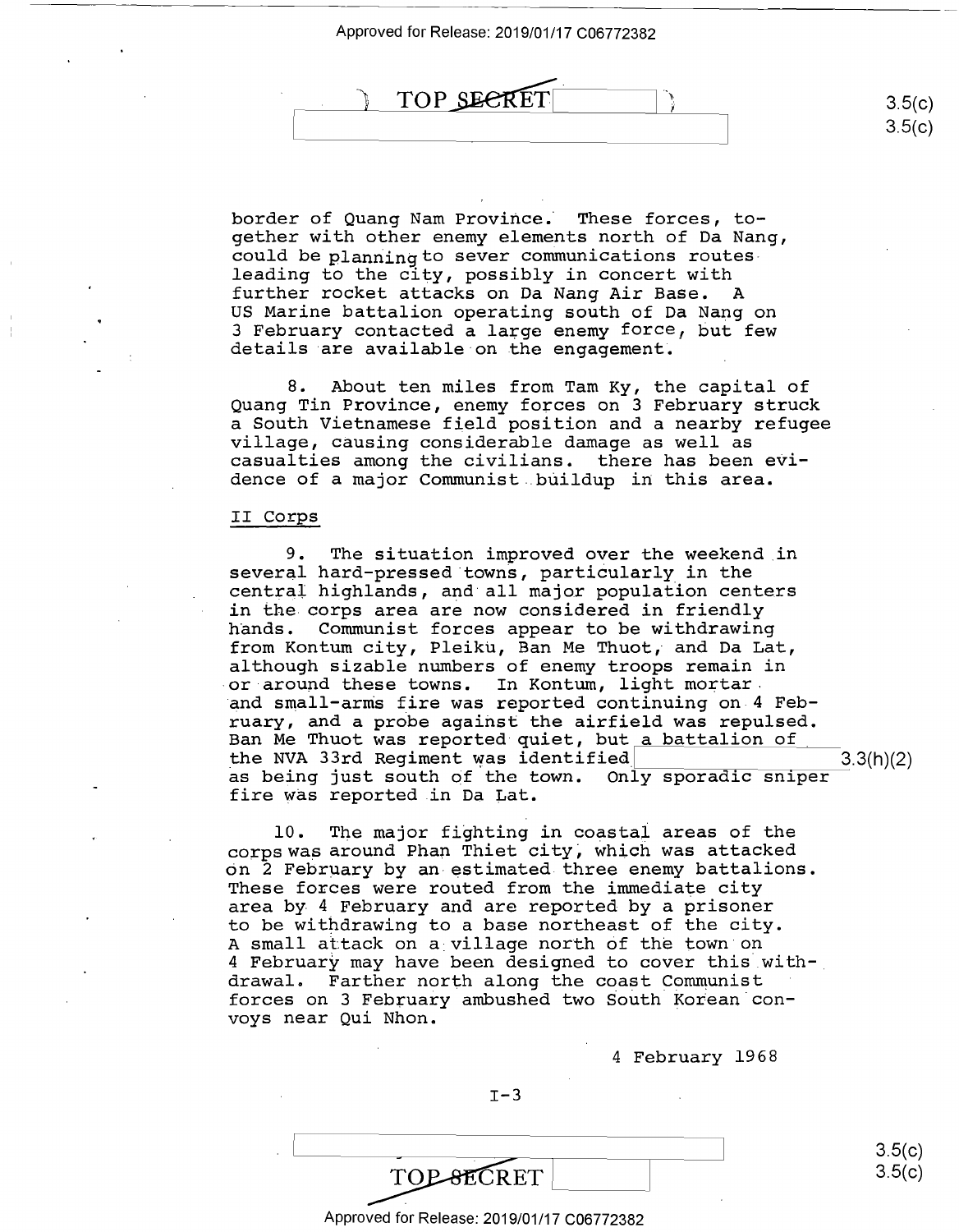

# III Corps III Corps

-.

11. Several sharp clashes occurred around 11. Several sharp clashes occurred around Saigon over the weekend involving military and police Saigon over the weekend involving military and police action against small bands taking refuge in buildings near the center of the. city and in its outlying pre-near the center of the.city and in its outlying precincts. The city appeared generally quiet on 4 Feb-Cincts. The city appeared generally quiet on,4 February, although there continue to be reports of ruary, although there continue' to be reports of enemy forces concentrated not far from the city. enemy forces concentrated not far from the city. Prisoners taken in the past few days have alleged that 25 to 30 battalions were massihg north and leged that 25 to 30 battalions were massing north and south of the city, but ther~ has been no.confirmation south of the city, but there has been no confirmation south of the city, but there has been no confirmation<br>of such a presence.<br>distant threat to the Saigon area from elements of the NVA 7th Division, which is situated about 30 miles north NVA 7th Division, which is situated about 30 miles north of the city and is not yet believed to have seen ac-of the city and is not yet believed to have seen action in the recent offensive. On the other hand, the tion in the recent offensive. On the other hand, the headquarters of the 165th Regiment/7th Division has headquarters of the 165th Regiment/7th Division has been moving away from Saigon. Several elements of the been moving away from Saigon. Several elements of the Viet Cong 5th and 9th divisions, the other two large Viet Cong 5th and 9th divisions, the other two large enemy forces in III Corps, have been involved'in the enemy forces in III Corps, have been involved in the fighting although one regim~nt, possibly subordinate fighting although one regiment, possibly subordinate to the 5th, has not been noted. Prisoners taken in to the 5th, has not been noted. Prisoners taken in Saigon have claimed to be from elements of all three subordinate regiments of the 9th Division. subordinate regiments of the 9th Division. of such <sup>a</sup> presence.' \a possible 3.3(h)(2)

12. East of Saigon, the provincial capitals of Xuan Loe and Phuoc Le, which came under enemy at-Xuan Loc and Phuoc Le, which came under enemy attack on 2 and 3 February, were apparently quiet on tack on 2 and\_3 February, were apparently quiet on 4 February, although Xuan Loe remains tense and 4 February, although Xuan Loc remains tense'and' anticipates new attacks. On the night of 3~4 Feb-anticipates new attacks. On the night of 3e4'February, a US base and a district town in Binh Long ruary, <sup>a</sup> US base and <sup>a</sup> district town in Binh Long Province--north of Saigon near the Cambodian border-- Province——nbrth of Saigon near the Cambodian border- were attacked, with the enemy using 122-mm. rocket -were attacked, with the enemy using 122—mm. rocket fire against the base. Although no reports of fire against the base. Although no reports of casualties have been received, the Viet Cong re-casualties haVe been reCeived, the Viet Cong reportedly have taken over many hamlets in the prov-portedly have taken over many hamlets in the prov-' ince and have set up roadblocks around the provincial ince and have set up roadblocks around the provincial capital of An Loe. 'Elsewhere in the northern ~art capital of An Loc..'Elsewhere in the northern part of III Corps, a Communist force of unknown size over-of III Corps, <sup>a</sup> Communist force-of unknown size overran several sections of the district town of Tan Uyen ran several Sections of the district town of Tan Uyen In Several Seconding of the alleged common cannot permit of the night of 3-4 February, and at least two US brigade-strength base camps nearby reported heavy brigade-strength base camps nearby reported heavy rocket and mortar attacks. US army sweeps around this rocket and mortar attacks.' US army sweeps around this area as well as.northwest of Saigon also reported area as well as northwest of Saigon also reported sporadic contacts over the weekend. sporadic contacts over the weekend.

4 February 1968 4 February 1968

 $T-4$ 

, Approved for Release: 2019/01/17 C06772382 Approved for Release: 2019/01/17 006772382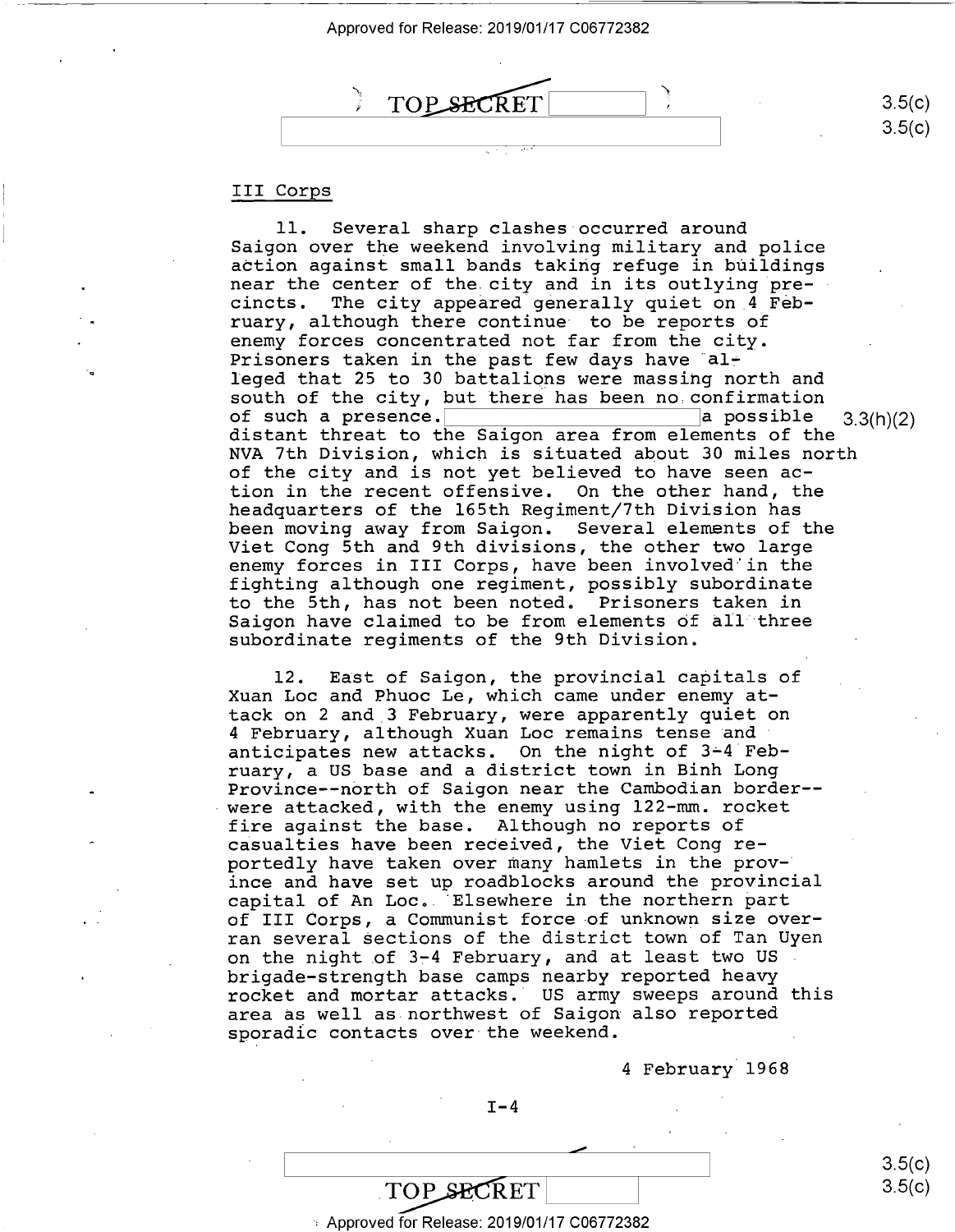

14. At least two enemy battalions are still on 14. At least two enemy battalions are still on the outskirts of Ben Tre city and the town was struck the outskirts of Ben Tre city and the town was struck by mortar fire on the night of 3-4 February. An by mortar fire on the night of 3-4 February. An enemy force of unknown size attacked Sa Dec city on enemy force of unknown size attacked Sa Dec city on the morning of 4 February, penetrating the MACV com-the morning of 4 February, penetrating the MACV com pound before being driven off; some enemy forces are pound before being driven off; some enemy forces are pound belore being driven oil; some enemy loices are<br>still believed to be in the city. The town was also stiil believed to be in the elty. The cown was also<br>hit on 3 February, with its Chieu Hoi center a key target. Another new attack was reported on 4 Feb-target. Another new attack was reported on 4 Feb ruary against Cao Lanh city, but the estimated two ruary against Cao Lanh city, but the estimated two enemy companies involved withdrew after an hour. Vinh enemy companies involved withdrew after an hour. Vinh Long city; under heavy attack on 2 February, was con-Long city, under heavy attack on 2 February, was con sidered to be secured on 3 February, but its airfield sidered to be secured on 3 February, but its airfield was being harassed by mortar fire on 4 February. TOP SECRET 11 1<br>
14. At least two enemy battalions are still of<br>
the outskirts of Ben Tre city and the town was str<br>
by mortar fire on the night of 3-4 February. An<br>
enemy force of unknown size attacked Sa Dec city of<br>
the

15. Partially overrun Chau Phu city was reported 15. Partially overrun Chau Phu city was reported to be under almost complete government control by 3 to be under almost complete government control by 3 February and no further attacks have been reported. February and no further attacks have been reported. Over 4,000 homes were reported destroyed and 100 civ-Over 4,000 homes were reported destroyed and 100 civilians were killed. A prisoner taken in the earlier ilians were killed. A prisoner taken in the earlier fighting claimed that Viet Cong main forces in his fighting claimed that Viet Cong main forces in his area were told they were to "liberate" provincial area were told they were to "liberate" provincial capitals, and that provincial units and guerrillas capitals, and that provincial units and guerrillas would liberate district towns. He also·claimed that would liberate district towns. He also claimed that would instruct district commonly intered Chau Phu when the city was attacked with the purpose ·of organizing a provisional attacked with the purpose of organizing <sup>a</sup> provisional' government. This prisoner claimed that he had first government. This prisoner claimed that he had first heard of a "coalition government" about six months heard of <sup>a</sup> "coalition government" about six months noute of a courreron government assae bin months subject until just before the Tet offensive. subject until just before the Tet offensive. '



3.5(c) 3.5(c)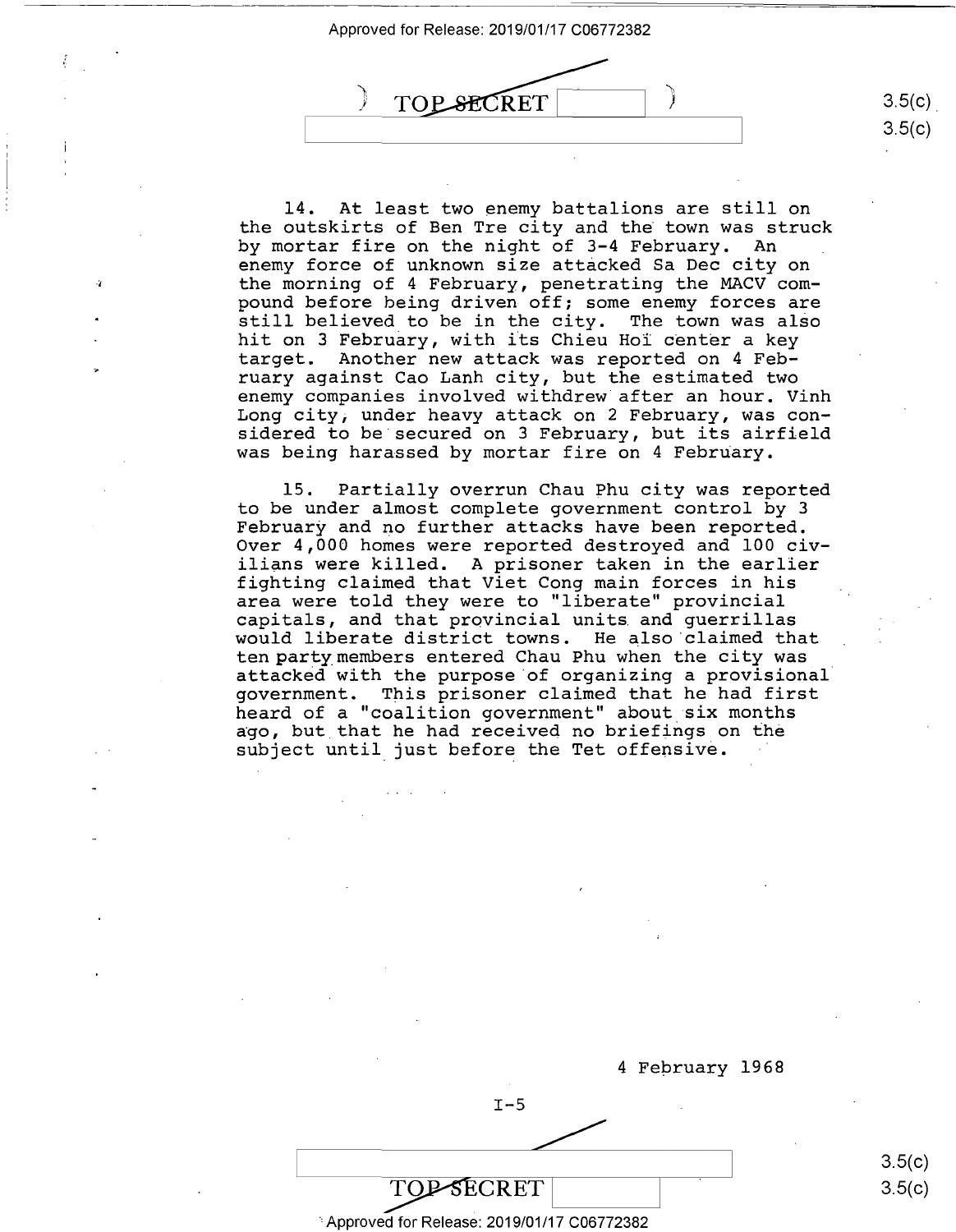| <b>TOP-SECRET</b> | 3.5(c)            |
|-------------------|-------------------|
|                   | 3.5(c)<br>$\cdot$ |
|                   |                   |

# II. POLITICAL DEVELOPMENTS IN SOUTH VIETNAM II. POLITICAL DEVELOPMENTS IN SOUTH VIETNAM

1. Popular reaction in Saigon and other towns struck in the wave of enemy attacks since 30 Janu-struck in the wave of enemy attacks since 30 January appears to be primarily one of shock at the show ary appears to be primarily one of shock at the show of enemystrength and the government's failure to of, enemy strength and the government's failure to prevent the attacks. As enemy troops have gradually prevent the attacks. As enemy troops have gradually been driven out of most towns, there appears to be been driven out of most towns, there appears to be some growing understanding of the magnitude of the military challenge that faced government defenders military challenge that faced government defenders and also increased anger at the Viet Cong for the and also increased anger at the Viet Cong for the timing of their offensive at Tet and for the havoc timing Of their offensive at Tet and for the havoc they created. At the same time, there is .some they created. At the same time, there is some criticism of the government's slowness in organizing criticism of the government's slowness in organizing criticism of the government s siowness in organizing<br>itself to cope with the massive dislocations and casualties among .the populace. casualties among.the populace.

2. Clearly, it will be some time before the 2. Clearly, it will be some time before the full political and psychological effects of the Com-full political and psychological effects of the Com munist offensive can be assessed. This is certain munist offensive can be assessed. This is certain to vary from province to province, depending on to vary from province to province, depending on what further actions the enemy takes and·the gov-what further actions the enemy takes and the gov ernment's success in restoring order and providing ernment's success in restoring order and providing assistance. In the countryside, moreover, evidence assistance. In the countryside, moreover, evidence of Viet Cong activities in the villages and hamlets of Viet Cong activities in the villages and hamlets is only beginning to emerge. Several major towns is only beginning to emerge. Several major towns in the highlands and the delta have sustained major in the highlands and the delta have sustained major In the highlands and the derica have sustained major<br>damage. A massive refugee and casualty problem is already apparent--some 2,400 civilians have been already apparent—~some 2,400 civilians have been admitted to hospitals in Saigon alone--and food admitted to hospitals in Saigon alone-—and food shortages are beginning to appear in some areas. shortages are beginning to appear in some areas.

3. Despite some evidence that much of the 3. Despite some evidence that much of the populace in some provinces may have been aware of populace in Some provinces may have been aware of the impending attacks, presumably through troop the impending attacks, presumably through troop movements and advance infiltration of agents into movements and advance infiltration of agents into towns, there continues to be no indication that towns, there\_continues to be no indication that the Communist show of strength and subsequent the Communist show of strength and subsequent propaganda appeals have attracted any significant propaganda appeals have attracted any significant public support. They have, however, spread con-. public support. They have, however, spread con— siderable public confusion and widespread fear; siderable public confusion and widespread fear; at least one province has reported that rural at least one province has reported that rural '

4 February 1968 4 February 1968

II-1 II-l'

TOP-SECRET

 $3.5(c)$  $3.5(c)$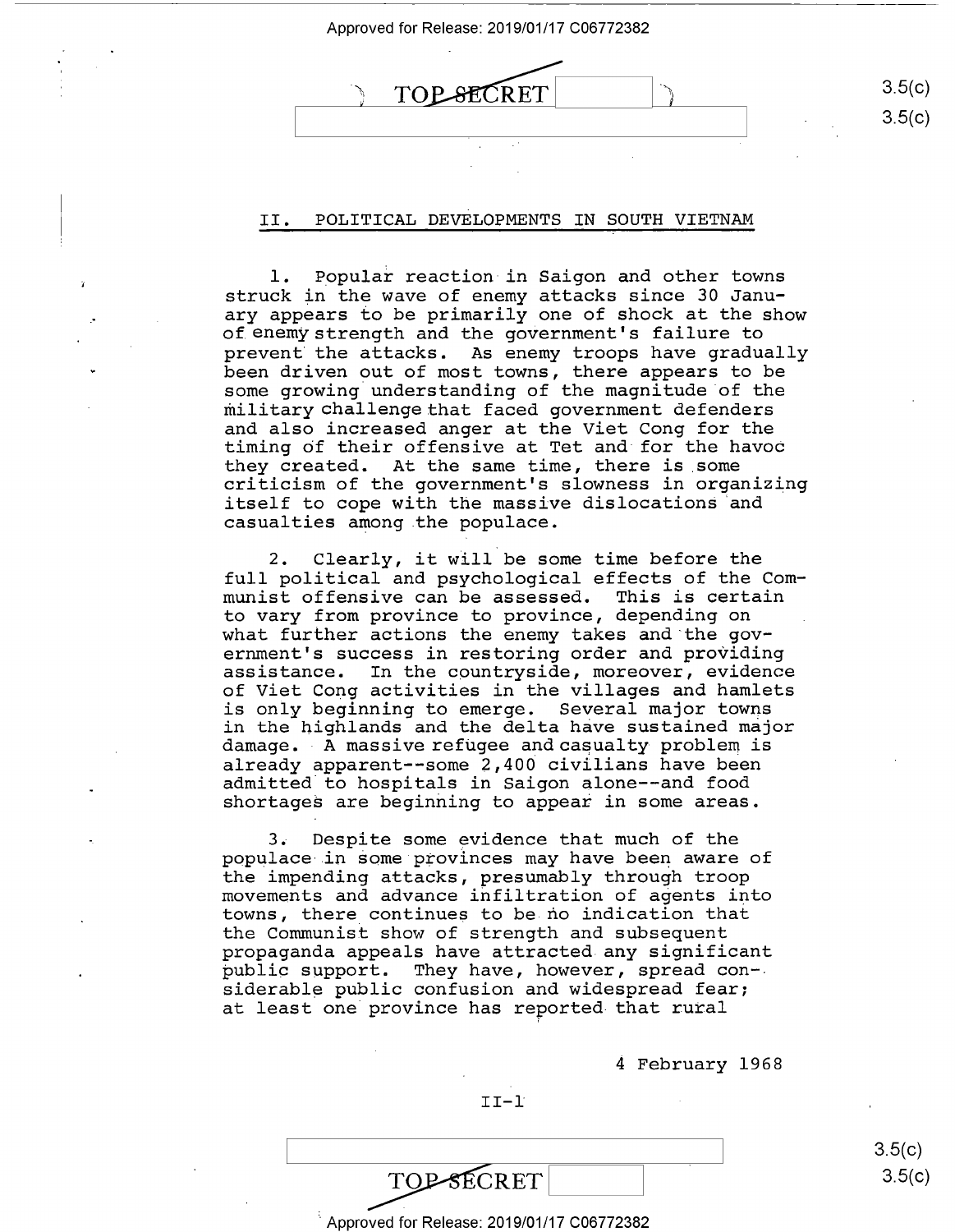$\mathcal{I}$ 



inhabitants believed.the enemy's claims of total inhabitants believed the enemy's claims of total victory, and even a few voices in Saigon have re-victory, and even <sup>a</sup> few voices in Saigon have reportedly commented that there is no hope but to portedly commented that there is no hope but to compromise.with the Viet Cong. There has been compromise with the Viet-Cong. There has been some dissatisfaction over the damage and casualties some disSatisfaction oVer-the damage and casualties bome disouclestation over the damage and castalities<br>inflicted by counterattacking government troops, and even isolated reports .of ARVN looting. On the and even isolated reports of ARVN looting. On the other hand, in some areas such as Quang Tri city, other hand, in some\_areas such as Quang Tri city, there has been an impressive display of public ap-there has been an impressive display of public appreciation for allied success in driving off enemy preciation for allied success in driving off enemy processes is allow baccess in a<br>attacks.

3. Reactions in Saigon are as mixed as elsewhere in the country, but the population remains where in the country, but the population remains uneasy, particularly in Cholon where much of the uneasy, particularly in Cholon'where much of the fighting has taken place. The government on 3 Feb-fighting has\_taken place. The government on 3 Feb ruary lifted its curfew in the city for six hours ruary lifted its curfew in the city for six hours to permit citizens to purchase food, and is now reducing the curfew from 24 hours to the hours of reducing the curfew from-24 hours to the hours of 7 p.rn. to 8 a.rn. Although there are estimated to 7 p.m. to 8 a.m. Although there are estimated to be adequate food supplies for the coming week, distribution problems have arisen and prices of es-tribution problems have arisen and prices of es: sential foods have begun to soar, doubling and· sential foods have begun\_to soar, doubling and tripling in many cases. Some essential services tripling in\_many caSes.- Some essential services. including water supply have been disrupted, but these are gradually being remedied. Electric power these are gradually being remedied. Electric power is now 75 percent of normal, and the government is now 75 percent of normal, and the government\_ expects shortly to tackle the problem of garbage collection and to begin widespread immunizations collection and tO'begin wideSpread immunizations. against ~pidernics spreading from poor sanitation against epidemics spreading from poor sanitation and the large numbers of dead throughout the city.<br>All government employees have been ordered to resume normal work on 5 February, and those operabstand hormal work on 3 restaur, and energy operating essential services were to be back on the job on 4 February. job on 4 February. ' 'All government employees have been ordered to

### Government Measures

4. After some fits and starts, the Saigon 4. After some fits and starts, the Saigon government is now beginning to gear itself for government is now beginning to gear itself for the massive effort of emergency assistance to the massive effort of emergency assistance to victims of the recent fighting. President Thieu victims of the recent fighting. President Thieu on 3 February issued a statement designed to re-on 3 February issued <sup>a</sup> statement designed to re assure the·public that the situation was under assure the public that the situation was under

4 February 1968 4'February 1968

 $II-2$ 

 $\text{LOP}$  SECRET 3.5(c) 3.5(c) 3.5(c)

3.5(c) 3.5(c)

,Approved for Release: 2019/01/17 C06772382 Approved for Release: 2019/01/17 006772382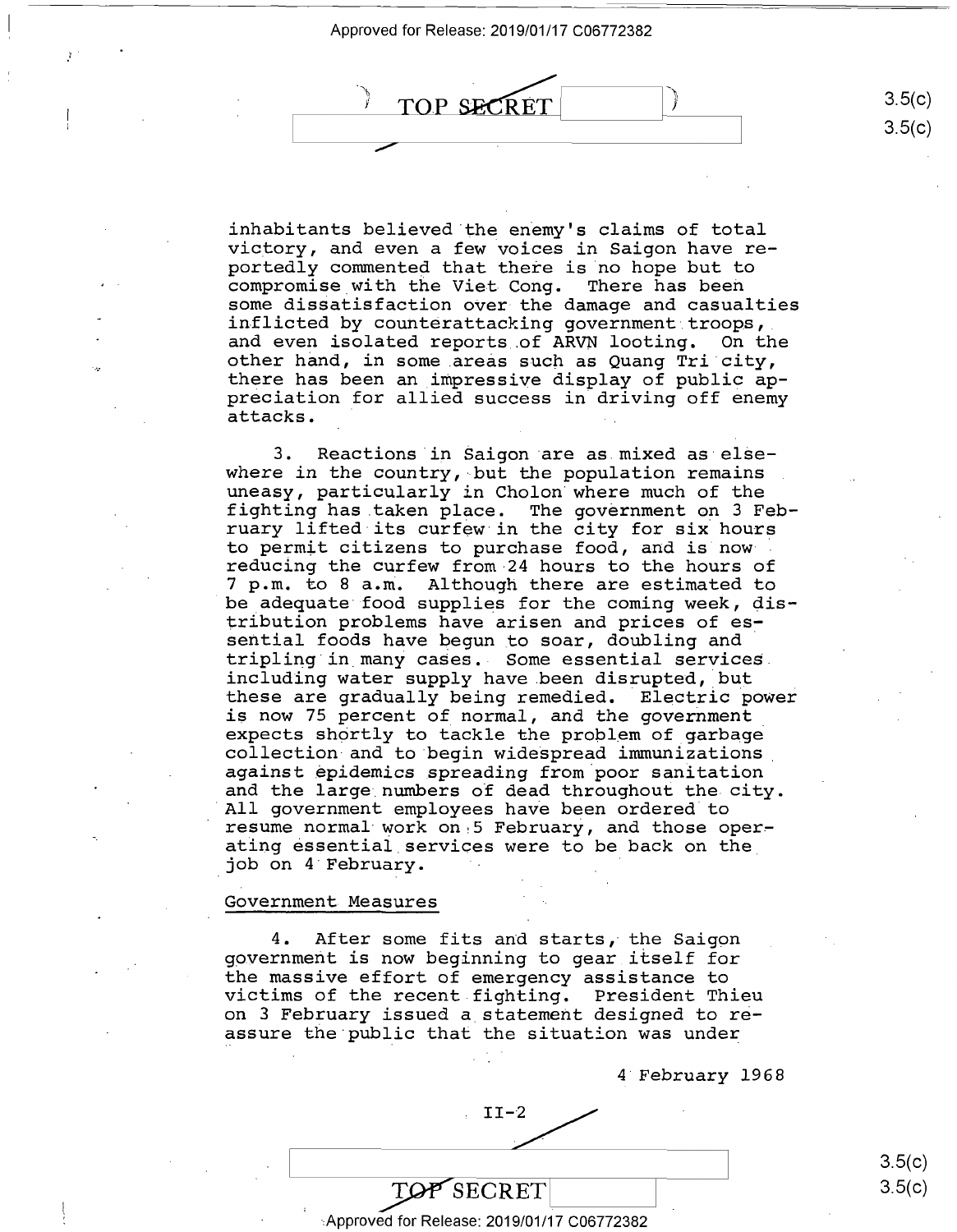r—\_ -—.r



control, to appeal for support and understanding control, to\_appeal for support and understanding of the emergency controls being instituted, and to of the emergency controls being instituted, and to dispel rumors that a coalition government with diSpel rumors that <sup>a</sup> coalition government with. the National Liberation Front might be imposed in the National Liberation Front might be imposed in Saigon with US collusion. Top government officials Saigon with US collusion. Top government officials have been meeting frequently for the past three have been meeting frequently for the past three days to determine priorities with the US, and to days to determine priorities with the US, and to get needed services rolling. On 4 February, Thieu get needed services rolling. On 4 February, Thieu announced the formation of a joint US-GVN task announced the formation ofa joint.US-GVN task force, headed by Vice President Ky with Ambassador ferce, headed by Vice President Ky with Ambassador Korner as his counterpart, to assess requirements and Komer as his counterpart, to assess requirements\_and assure that needs are met. Thieu, who has reportedly assure that needs are met. Thieu, who has reportedly delegated broad authority for handling military -delegated broad authority for handling military matters to Joint General Staff chief Vien and Police matters to Joint General-Staff chief Vien and Police Director Loan, also promised that the army and po-'Director Loan, also promised that the army and po director from: The promised that the dim<sub>1</sub> and position is discussed in the set of needy. victims.

5. The proposed task force will have an opera-'5. The prOposed task force will have an operations center in Saigon for the entire country, as tions center in Saigon for the entire country, as well as local centers in the provinces. It ~ill well as local centers in the provinces. It Will evidently concern itself with such tasks as reopen-evidently concern itself-with such tasks as reopen ing lines of communications, mobilizing resources, ing lines of communications, mobilizing resources, preventing hoarding; intensifying the information preventing hoarding, intensifying the information effort, appeals for unity, and requests for third effort, appeals for.unity, and requests for third country assistance. Telegrams are being sent to . country.assistance. Telegrams are being sent to each of the 44 provinces requesting t~at they out- each of the 44 provinces requesting that they out- .line their damage and requirements. .line their damage and requirements. '

## Frictions in the Government Frictions in the.Government

6. Some underlying strains are already evident among·top-level. GVN leaders on the task force. Thieu among top-level GVN leaders on the task force. Thieu apparently suspects that the US may be trying to pro-apparently suspects that the US may be trying to promote Ky's fortunes, according to a high-ranking Vietmote hy 5 fortunes, according to a high familie vict to Ky '.s new role. He also agreed to Ky's suggestion to Kyis new role. 'He also agreed to Ky's suggestionthat Major General Thang, the recently resigned paci-that Major General Thang, the recently resigned pacification chief on the J6int General Staff, be-desig-fication chief on the JOint General Staff, be desig nated Ky's principal deputy. Moreover, according to nated Ky's principal deputy. MoreoVer, according to hassed h<sub>i</sub> 5 principal depac<sub>i</sub>: horeover, decording so charge of coordinating emergency services in Saigon, charge of coordinating emergency services-in Saigon, ond yo or occasing management of our correct on sargen, nds segged our on grounds or pressing massed functions. security problems. The reportedly has designated ineffectual," to serve in his stead oh the task force. ineffectual," to serve in his stead on the task force.

4 February 1968 4 February 1968

 $\mathbf{I}$ 

11-3

TI-3<br>TOP-SECRET<br>TOP-SECRET **TOP-SECRET** 

 $\,^{\circ}$  Approved for Release: 2019/01/17 C06772382

 $3.5(c)$ 3.5(c)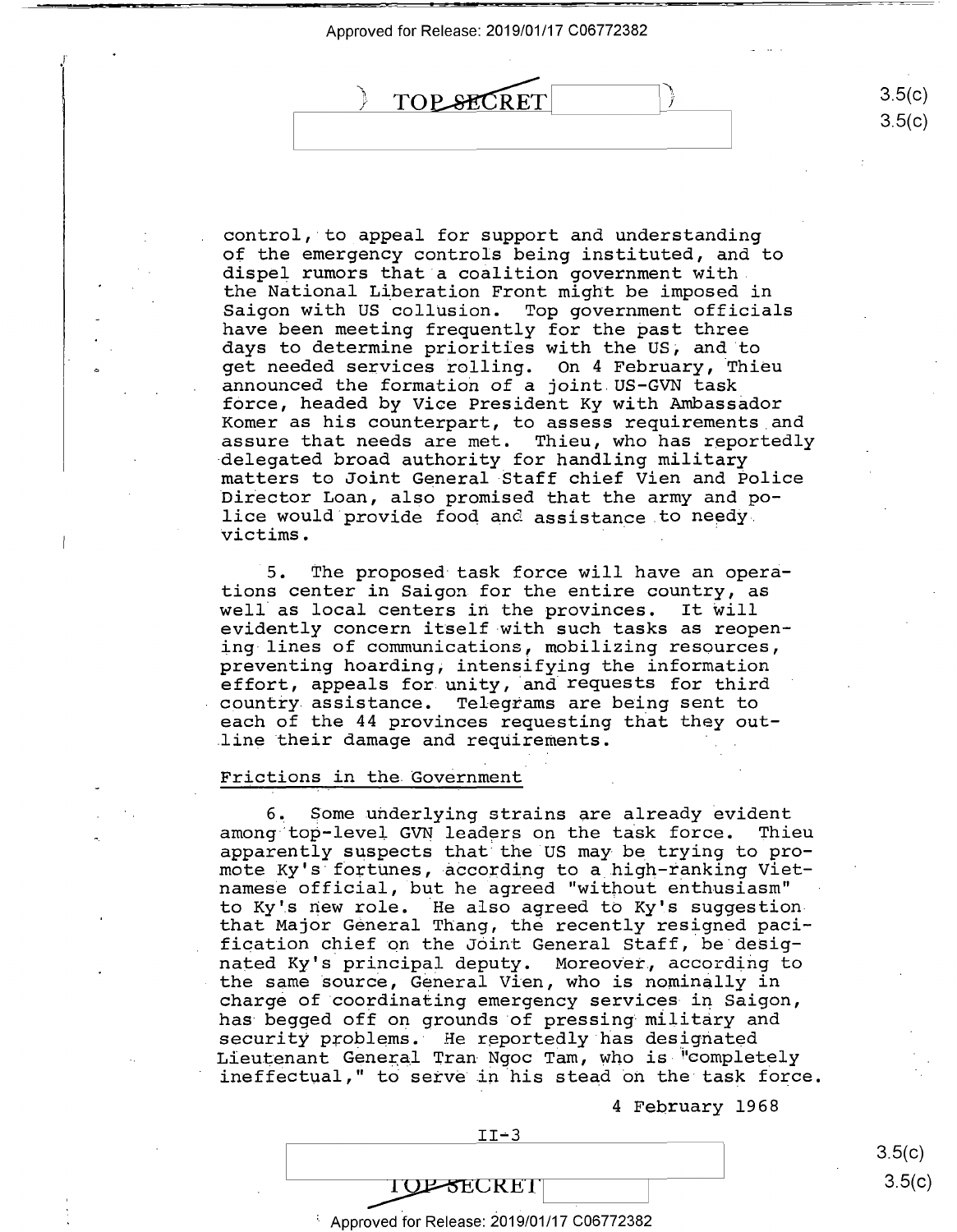

7. Most of the criticism of the government, how~ 7. Most of the criticism of the government, howe ever, centers about Prime Minister Loe, who has al-ever, centers about Prime Minister Loc, who has allegedly shown little inclination or ability to take legedly shown little inclination or ability to take decisive action in the crisis. Members of the govern-decisive action in the crisis. Members of the govern ment and of the National Assembly are complaining of ment and of the National\_ASsembly are complaining of Lac's performance, holding him responsible for inef-Loc's performance, holding him responsible for inef ficiency among other ministers, and speculating that ficiency among other ministers, and speculating that Indicting unding other ministers, and speculating end.<br>he may be dropped when the immediate crisis ends. One clandestine source has claimed that Lac's initial One clandestine source has claimed that Loc's initial attitude was that civilians, in the government and attitude was that civilians, in the government and in groups on the outside, could do nothing constructive in groups on the outside, could do nothing constructive until the military had restored some order. It is until the military had restored some order. It is also reported that his current concern is that his also reported that his current concern is that his cabinet will be dissolved through military pressure cabinet will be dissolved through military pressure and that Thieu will rule by decree. and that Thieu will rule by decree.

### Statements of Support for the Government Statements of Support for the Government

ź

8. Some effort is now being made, however, by 8. Some effort is now being.made, however, by both Thieu and Loe to gain expressions of support both Thieu and Loc to gain eXpressions of support from the National Assembly and leading civilian cir-from the National Assembly and leading civilian circles. On 3 February, the chairmen of the Upper and Icles. On 3 February, the chairmen of the Upper and. Lower houses of the assembly issued a statement of support for the government's actions in meeting the crisis, port for the-government's actions in meeting the crisis, a denunciation of the Viet Cong, and an appeal for pub-<sup>a</sup> denunciation of the Viet Cong, and an appeal for pub lic unity and support. A similar statement.was issued lic unity and support. A similar statement\_was issued by the Upper House National Defense Committee, which by the Upper House National Defense Committee, which also called for joint executive-legislative cooperation, also called for joint executive—legislative c00peration, and.by the Lower House in a session on 4 February. The and by the Lower House in <sup>a</sup> session on 4 February. The Upper House is scheduled to meet on 6 February and is Upper House is scheduled to meet on 6 February and is expected to take similar action. Several deputies not eXpected to take similar action. Several deputies not in Saigon have been active in trying to rally the in Saigon have been active in trying to rally the populace in their own provinces. pOpulace in their own provinces.

9. Although there is a considerable amount of 9. Although there is <sup>a</sup> considerable amount of mixed feeling among assembly deputies concerning the mixed feeling among assembly deputies concerning the extent of political damage done by the Communists and extent of political damage done by the Communists and in regard to the government's performance, most ap-in regard to the government's performance, most ap— parently believe that they have little choice but to parently believe that they have little choice but to pledge full support and to assist where possible. pledge full support and to assist where possible. ' Dissatisfaction centers principally over the Dissatisfaction centers principally over the authority cited by Thieu for his declaration of authority cited by Thieu for his declaration of martial law and for the imposition of press censor-martial law and for the imposition of press censor ship--a state of war decree issued on 24 July 1965 ship——a state ofwar decree issued on <sup>24</sup> July 1965 and claimed to be still in effect. The deputies and claimed to be still in effect. The deputies

4 February 1968 4 February 1968

II-4 II-4

3.5(c) 3.5(c)

3.5(c)

 $3.5(c)$ 

TOP SECRET TOP SECRET 3.5(c)

#### Approved for Release: 2019/01/17 C06772382 Approved for. Release: 2019/01/17 006772382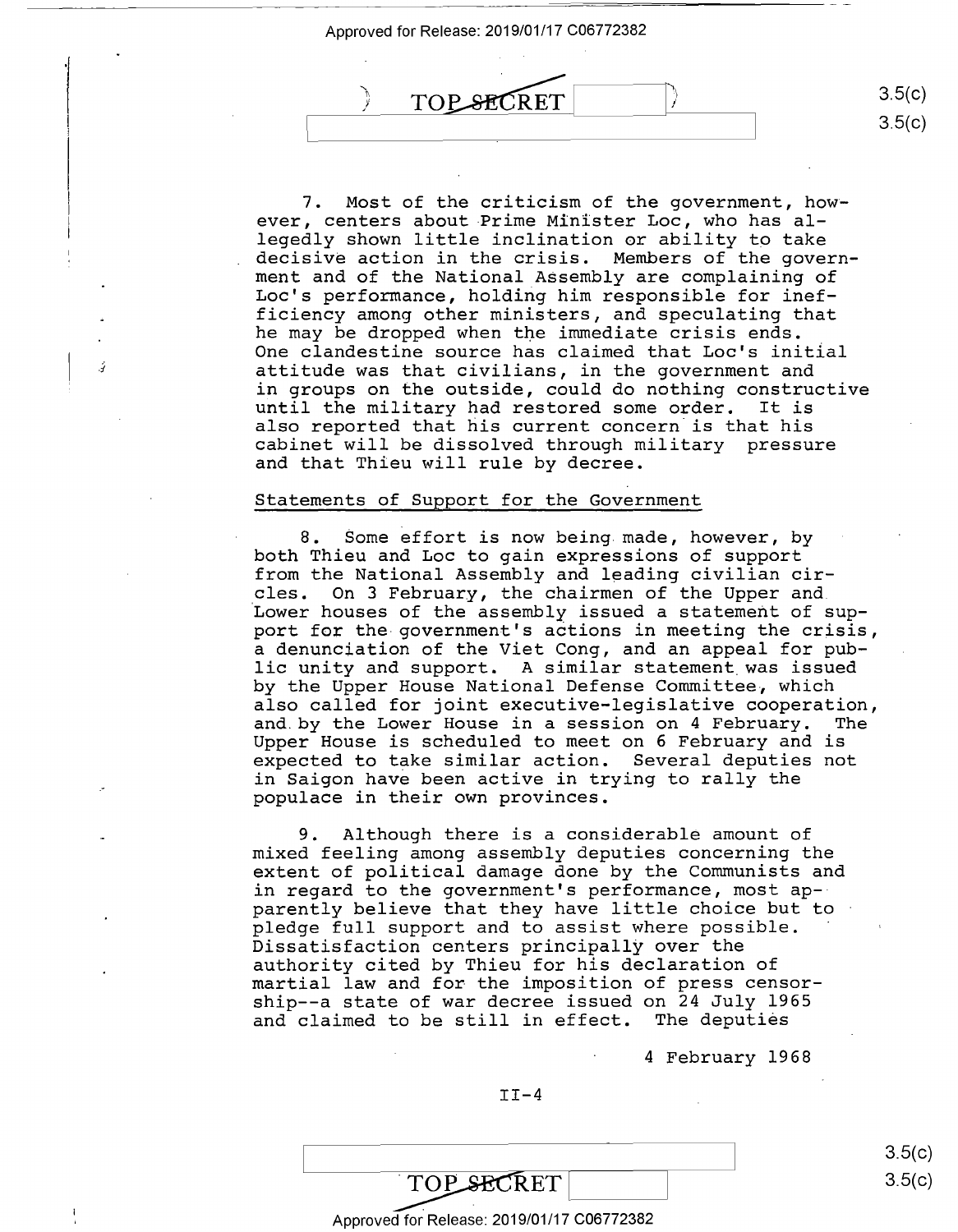Approved for Release: 2019/01/17 C06772382



69507 2-68 CIA

 $\mathcal{L}^{\pm}$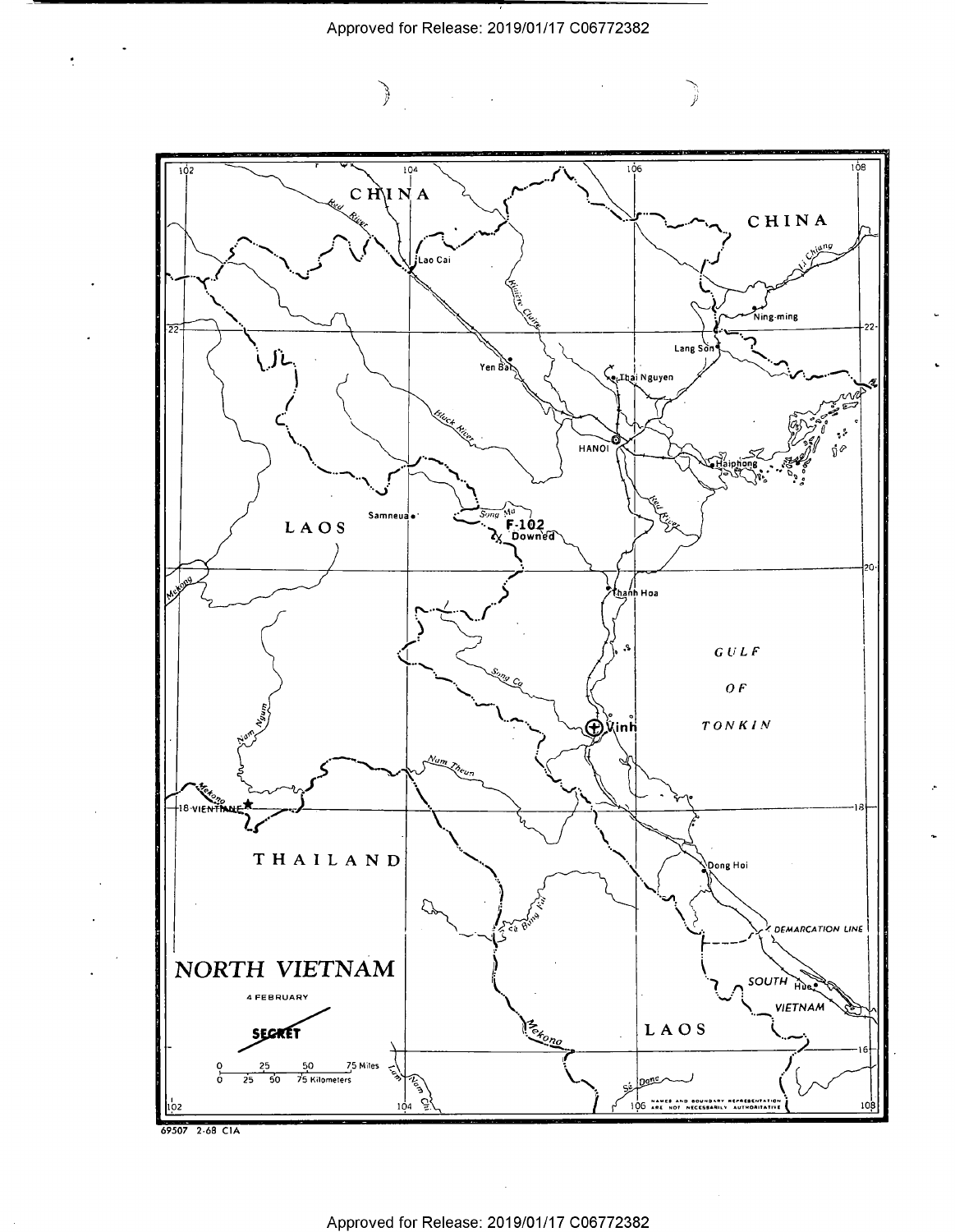$\frac{1}{1}$ 

 $\frac{1}{\sqrt{1-\frac{1}{c^{2}}}}$ .<br>. TOP SECRET E $3.5(c)$ 

III. MILITARY DEVELOPMENTS IN NORTH VIETNAM III. MILITARY DEVELOPMENTS IN NORTH VIETNAM

1. Two North Vietnamese MIG-21s supported by a third fighter aggressively engaged a flight by <sup>a</sup> third fighter aggressively.engaged <sup>a</sup> flightof two us F-102s over the ORV/Laotian border on of two US F—lOZs over the DRV/Laotian border on j February and downed one of the US aircraft with 3 February and downed one of the US aircraft with an air-to-air missile. an air-to—air missile.

2. The Communist fighters involved in the 2. The Communist fighters involved in the engagement were flown by the same two highly quali-engagement were flown by the same two highly qualified pilots who made several flights to the area fied pilots who made several flights to the area of Vinh Airfield in the southern DRV in January. of Vinh Airfield in the southern DRV in January. These flights; together with the recent establish-These flights; together with the recent establish-. ment of air defense communications near Vinh, have ment of air defense communications near Vinh, have suggested that the Communists may be preparing to suggested that the Communists may be preparing to undertake intercept operations in southernmost undertake intercept operations in southernmost anace can't an exerce of the DMZ area, possibly against<br>B-52s.  $B-52s$ .

4 February 1968 4 February 1968

3.5(c)  $3.5(c)$ 

3.5(c)  $3.5(c)$ 

**TOP SECRET** 3.5(c)

III-1 III-l

ા Approved for Release: 2019/01/17 C06772382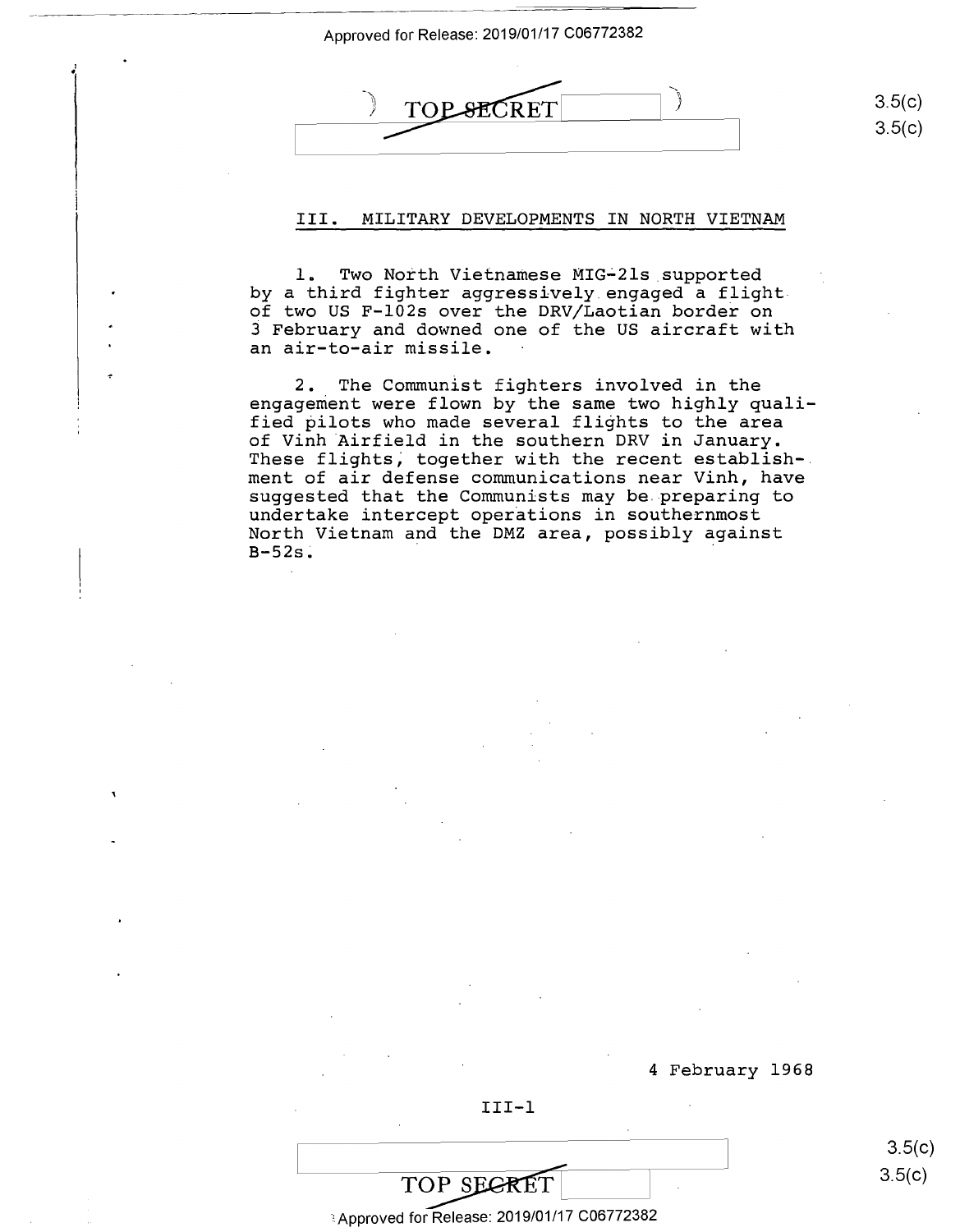|                      |                           | <b>TOP-SECRET</b> |                                                | 3.5(c) |
|----------------------|---------------------------|-------------------|------------------------------------------------|--------|
|                      |                           |                   |                                                | 3.5(c) |
|                      |                           |                   |                                                |        |
|                      | $\underline{\text{IV}}$ . |                   | OTHER COMMUNIST MILITARY DEVELOPMENTS          |        |
|                      |                           |                   |                                                |        |
|                      |                           |                   | 1. There is nothing of significance to report. |        |
|                      |                           |                   |                                                |        |
| ÷                    |                           |                   |                                                |        |
|                      |                           |                   |                                                |        |
|                      |                           |                   |                                                |        |
|                      |                           |                   |                                                |        |
|                      |                           |                   |                                                |        |
|                      |                           |                   |                                                |        |
|                      |                           |                   |                                                |        |
|                      |                           |                   |                                                |        |
|                      |                           |                   |                                                |        |
|                      |                           |                   |                                                |        |
| $\tilde{\mathbf{x}}$ |                           |                   |                                                |        |
|                      |                           |                   |                                                |        |
|                      |                           |                   |                                                |        |
|                      |                           |                   |                                                |        |
| $\pmb{\cdot}$        |                           |                   |                                                |        |
|                      |                           |                   |                                                |        |
|                      |                           |                   |                                                |        |
|                      |                           |                   |                                                |        |
|                      |                           |                   | 4 February 1968                                |        |
|                      |                           | $IV-1$            |                                                |        |

Approved for Release: 2019/01/17 C06772382 Approved fof Release:-2019/01/17 C06772382

 $\mathcal{O}(\mathcal{O}(\log n))$  .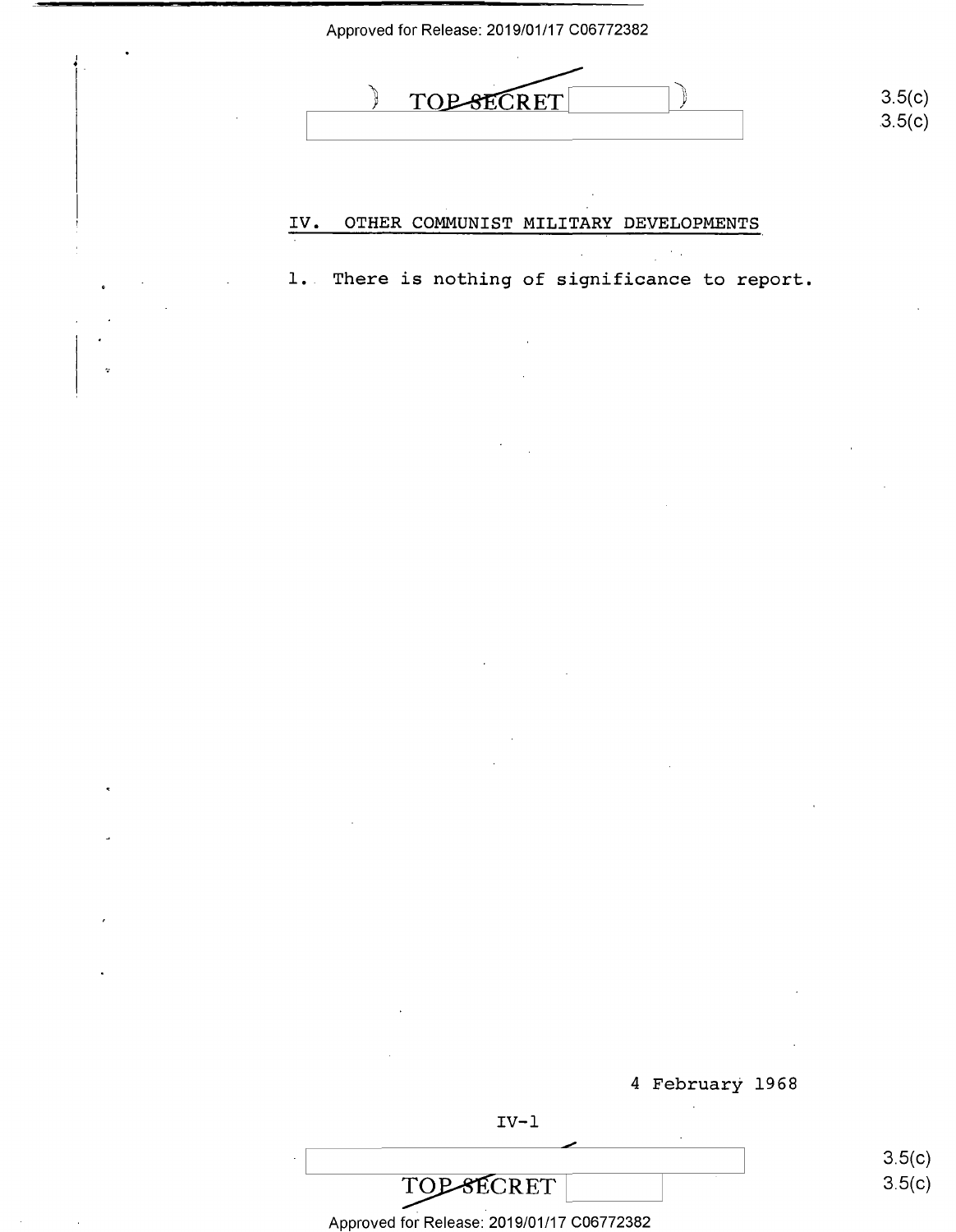# $\overline{)$  TOP SECRET 3.5(c)

#### V. COMMUNIST. POLITICAL DEVELOPMENTS . COMMUNIST POLITICAL DEVELOPMENTS V

1. The Communist military offensive is still l. The Communist military offensive is still being portrayed by Hanoi and the Liberation Front being portrayed by Hanoi and the Liberation Front as a spontaneous popular uprising of "revolutionary as <sup>a</sup> spontaneous pOpular uprising of "revolutionary forces" aiming at overthrowing and replacing the forces" aiming atoverthrowing and replacing the Saigon government. The political and military role Saigon government. The political and military rOle of the Liberation Front seems to be downplayed de-of the Liberation Front seems to be downplayed de liberately. The "revolution," as the Communists liberately. The "revolution," as the Communists call the offensive, is said to have generated new, call the offensive, is said to have generated new, br6adly based organizations which, in conjunction broadly based organizations which, in conjunction with the Front, will eventually establish a coali-with the Front, will eventually establish <sup>a</sup> coali tion government for South Vietnam. These new organiza-tion government for South Vietnam. These new organizations, the propaganda insists, are winning popular tions, the propaganda insists, are winning popular support, but there is an urgent note in Vietnamese support, but there is an urgent.note in Vietnamese Communist statements stressing the benefits of joining Communist statements stressing the benefits of joining in the struggle or of at least supporting it. in the struggle or of at least supporting it.

2. On the political side, the Communists claim 2. On the political side, the Communists claim the military offensive has brought about the forma-the military offensive has brought.about the formation of political "alliances" throughout the country tion of political "alliances" throughout the country which are supported by such noncombatant groups as students, intellectuals, women, and businessmen, but students, intellectuals, women, and businessmen, but whose actual composition and organization have not whose actual composition and organization have not which divided composition and organization have not with the propaganda  $\frac{1}{2}$ been spelled out. These alliances, the propaganda ....<br>implies, will have a key role in setting up a coalition government. An appeal from the alliance in Hue; tion government. An appeal from the alliance in Hue, broadcast by the Viet Cong radio on 2 February, stated broadcast by the Viet Cong radio on 2 February, stated this objective most clearly. For the first time, it this objective most clearly. For the first time, it claimed that one of the.alliance's goals was the es-claimed that one of the alliance's goals was the establishment of a "national coalition administration" tablishment of a "national coalition administration" desired in the South and the setting up of normal relations ... In the Bouth and the Secoring ap or hormar refections of the North in order to effect reunification. Prewe can allow the contract the contract contract of the contract of the set of the set of the violent of the violent of the set of the violent of the violent of the violent of the violent of the violent of the violent of th by a so-called "National Leadership" of the "Alliance" have called for negotiations with the Front, but not have called for negotiations with the Front, but not for the formation of a coalition government or the for the formation of <sup>a</sup> coalition government or the reunification of Vietnam. reunification of Vietnam.

3. The military struggle is also being portrayed 3. The military struggle is also being portrayed as based on popular support. Most recent statements as based on pOpular support. Most recent statements by Hanoi and the Front avoid singling out the Viet by Hanoi and the Front avoid singling out the Viet Cong ("Liberation Armed Forces") as the focal point of Cong ("Liberation Armed Forces") as the focal point of

4 February 1968 4 February 1968

#### $V-1$

3.5(c)  $3.5(c)$  $3.5(c)$ 

3.5(c) 3.5(c)

# TOPSECRET 3.5(c)

I

#### Approved for Release: 2019/01/17 C06772382 Approved for Release: 2019/01/17 006772382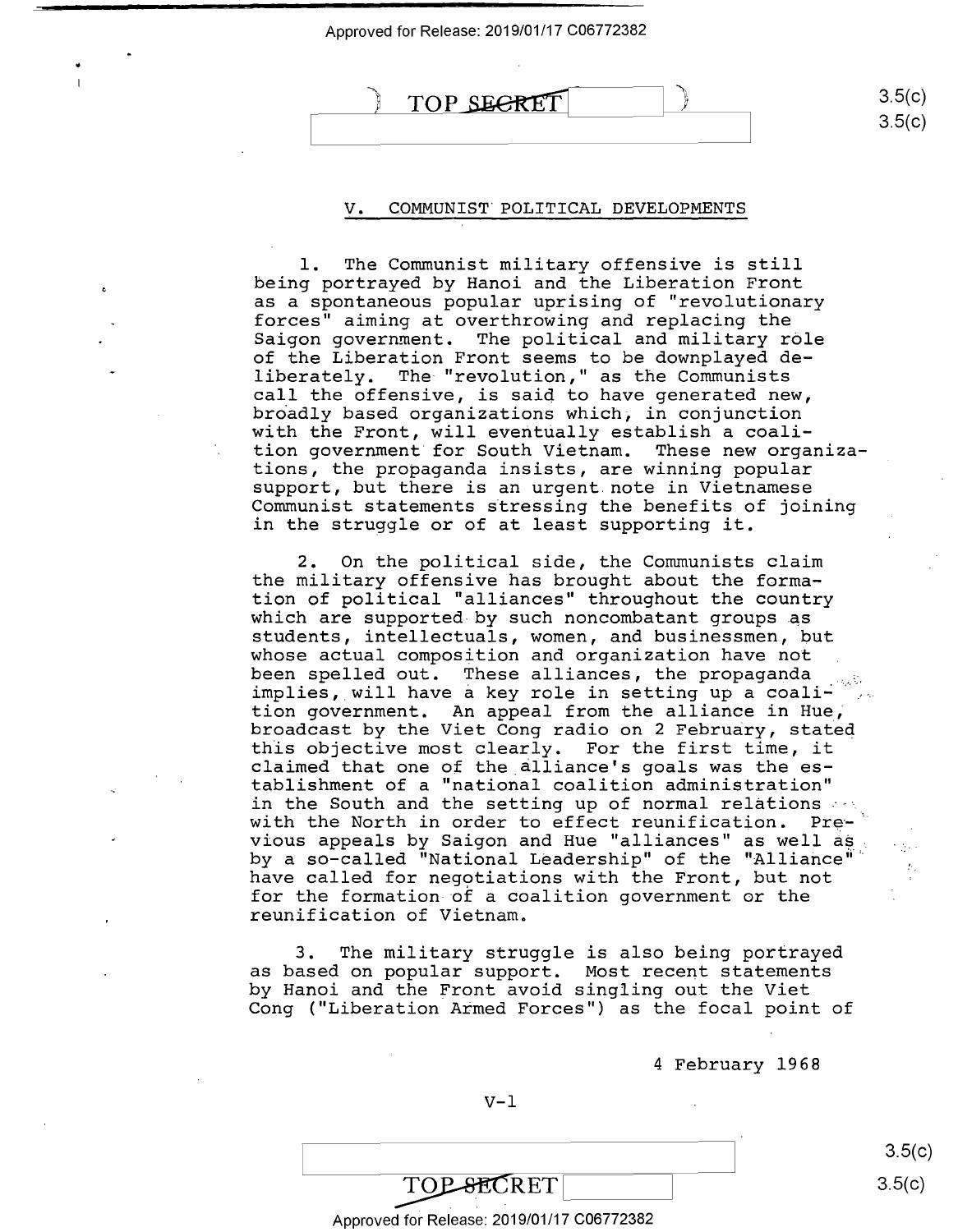$\mathbf{1}$ i  $\vert$ 

' " — ""'—"—'."'u—"-\_

 $^{\prime}$  .



the Communist military effort and imply that the the Communist military effort and imply that the offensive has spawned new "revolutionary" military offensive has Spawned new "revolutionary" military forces. A Front broadcast on 3 February, carrying forces. A Front broadcast on 3'February, carrying an appeal from the Viet Cong command, praised the an appeal from the Viet Cong command, praised the "revolutionary people" for "simultaneously" rising "revolutionary peOple" for "simultaneously" rising up. It also hailed the "insurrectionary troops" up. It also hailed the "insurrectionary trOOps" and patriotic armed forces in the "revolutionary and patriotic armed forces in the "revolutionary army" for rising up and "coordinating" their army" for rising up and "coordinating" their struggle with the Viet Cong, and called for united struggle with the Viet COng, and called for\_united action against the common foe. In a broadcast the actiOn against the common foe. In <sup>a</sup> broadcast the same day, Hanoi also praised the "revolutionary forces." It claimed such forces in Saigon were forces." It claimed such forces in Saigon were responsible for the "armed uprising" and that they responsible for the "armed uprising" and that they had created an "insurrection committee" that eventually had created an "insurrection committee" that eventually<br>would establish a "revolutionary administration" in would be cubited a revolutionary daminibutation in formed in the Tri-Thien-Hue area (Quang Tri, Thua formed in the Tri—Thien—Hue area (Quang Tri, Thua Thien provinces), according to another Hanoi broad-Thien provinces), according to another Hanoi broadcast. These groups, like the "alliances," have made cast. These groups, like the "alliances," have made strong appeals to the people for support or coopera-strong appeals to the peOple for support or c00peration, and have promised position, rewards, and safety tion, and have promised position, rewards, and safety in return. in return. would establish a "revolutionary administration" in

4. There is virtually no evidence of any sub-4. There is virtually no evidence-of any substance to these Communist claims. Even the existence of the "revolutionary organizations" and "alliances" of the "revolutionary organizations" and "alliances" is unproved and there is nothing to suggest they is unproved and there is nothing to suggest they have any popular support or following. The Commu-have any p0pular support or following. The Commu nists' purpose in creating such an organizational nists' purpose in creating such an organizational facade remains unclear. They may have intended to facade remains unclear. They may have intended to racade remains unclear. They may have intended to<br>use it to help set up a "coalition government" if their offensive won popular support, and they may their offensive won pOpular support, and they may still intend to do so even though this has not hap-still intend to do so even though this has not happened. They could also use these organizations as pened. They could also use these organizations as<br>scapegoats for a failure of their "uprising" if their current efforts peter out.<br>current efforts peter out.

## Reaction in Hanoi Reaction in Hanoi

5. Several Hanoi.commentaries have suggested 5. Several Hanoi commentaries have suggested that the current military offensive is but one battle that the current military offensive is but one battle In a more prolonged struggle. The Hanoi party paper on 3 February said the current fighting was creating on 3 February said the current fighting was creating conditions for additional military victories. The conditions for additional military victories. The

4- February 1968 4 February 1968

 $V-2$ 

TOP-SECRET

3.5(c) 3.5(c) TOP-SECRET 3.5(c)

#### Approved for Release: 2019/01/17 C06772382 Approved for Release: 2019/01/17 006772382